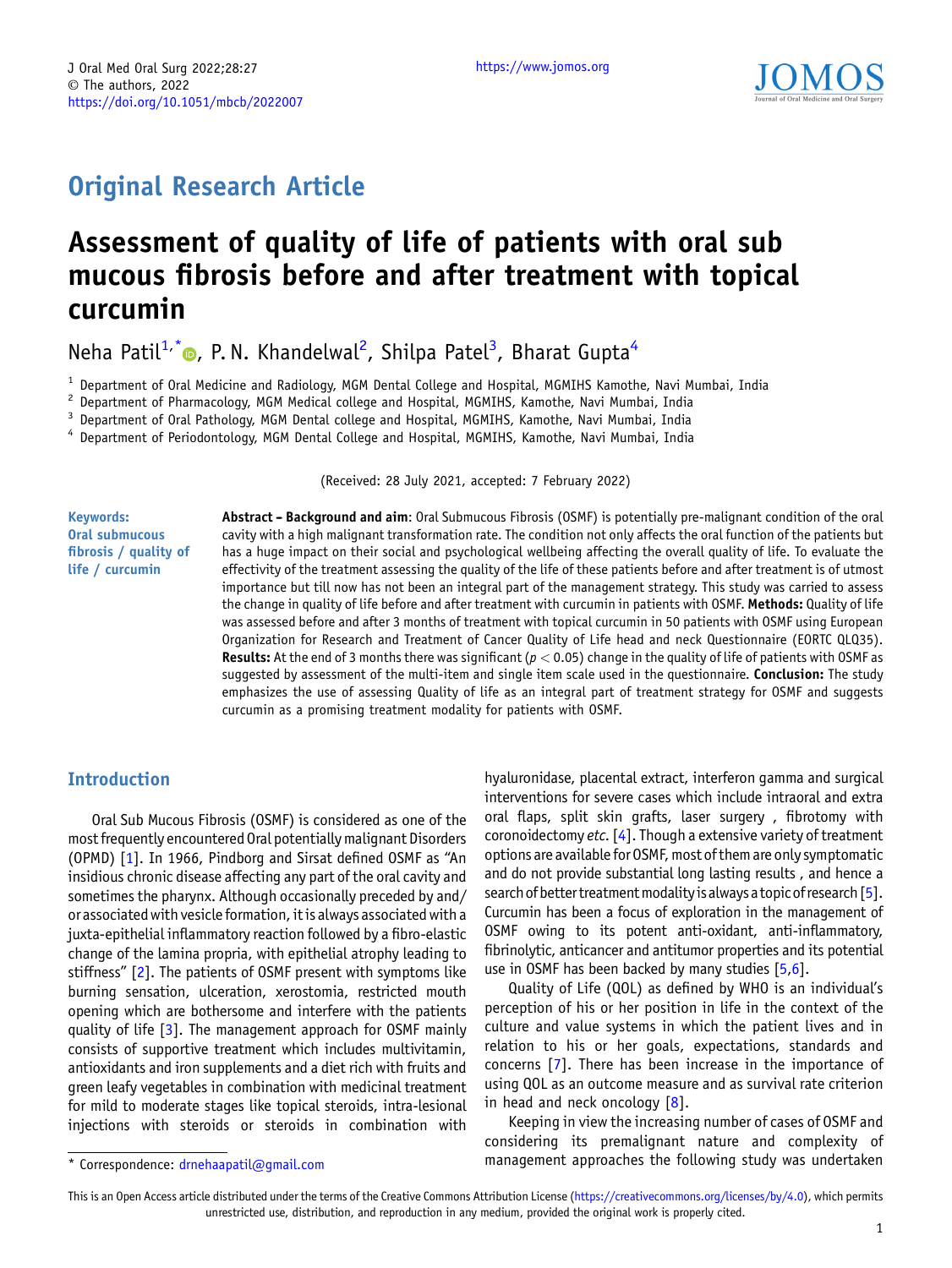<span id="page-1-0"></span>Table I. Showing mean & SD (descriptive statistics) of numerical variable.

|                          |    | Minimum | Maximum | Mean  | Std. Deviation |
|--------------------------|----|---------|---------|-------|----------------|
| Aqe                      | 50 |         | 64      | 40.92 | 11.110         |
| Duration of habit in yrs | 50 |         | 25      | 8.40  | 6.220          |
| Frequency of habit       | 50 |         |         | 2.80  | .782           |

to assess the quality of life in patients with OSMF before and **Table II.** Diagram 1 – Distribution as per gender. after treatment.

#### Aims and objectives

- Compare quality of life in patients with OSMF to that with healthy patients.
- Compare pre-treatment and post treatment change in Quality of life of patients.

#### Methods

The study was approved by the institutes ethical committee (vide registration ECR/457/Inst/MH/2013/RR-20). For the study 50 patients with clinically diagnosed stage I and Stage II OSMF based on functional classification given by Kerr et al. [\[9](#page-6-0)] and 50 healthy controls without any habit or lesion or any dental problems at present were selected. Stage III, IV, V patients were not included in the study as patients belonging to this category with less than 25 mm of mouth opening are indicated for surgical treatment rather than medicinal treatment. As topical curcumin was used as an intervention, only stage I and II patients who would benefit from medicinal treatment were selected [\[10\]](#page-6-0).

The classification by Kerr et al. is as follows:

Stage 1: Mild: Any features of the disease triad for OSMF (burning, depapillation, blanching or leathery mucosa) may be reported and inter-incisal opening >35 mm.

Stage 2: Moderate: Above features of OSMF and inter-incisal limitation of opening between 20–35 mm.

Stage 3: Severe: Above features of OSF and inter-incisal opening <20 mm.

Stage 4A: Above features of OSMF with other potentially malignant disorders on clinical examination.

Stage 4B: Above features of OSMF with any grade of oral epithelial dysplasia on biopsy

Stage 5: Above features of OSMF with oral squamous cell carcinoma.

Age group for the study was 13 years and above and patients of either gender were recruited. Patients not under any intervention for OSMF were included. Patients with stage III, stage IV and stage V OSMF and with any other Oro-mucosal lesion other than OSMF, with history of previous treatment for the same, medically compromised patients and those who were not ready to participate in the study and did not sign the informed consent were not included in the study.

|        | Frequency | Percent |
|--------|-----------|---------|
| Female | 2         | 4.0     |
| Male   | 48        | 96.0    |
| Total  | 50        | 100.0   |





After the patients signing the informed consent document and thus willing to voluntarily participate in the study, case history of these patients was recorded which included the demographic details, a detailed recording of the habit in regards to type of tobacco, duration, frequency was done and through clinical examination of the condition to categorise the stage of OSMF along with base line evaluation of the signs and symptoms of pain, burning sensation , ulceration, presence of fibrous bands, mouth opening was performed and recorded.

Patients were advised and counselled to discontinue all tobacco related habits. Counselling was performed at the TII (tobacco intervention centre) which is based in the dental college.

All patients were advised routine blood examination if required and were advised a through oral prophylaxis to remove all extrinsic tobacco stains present on the teeth.

Patients were solely given commercially available topical curcumin gel which contains Curcuma longa extracts (10 mg) in a gel base to be used 3 times a day. They were asked to dab a small amount of paste enough to cover the affected area and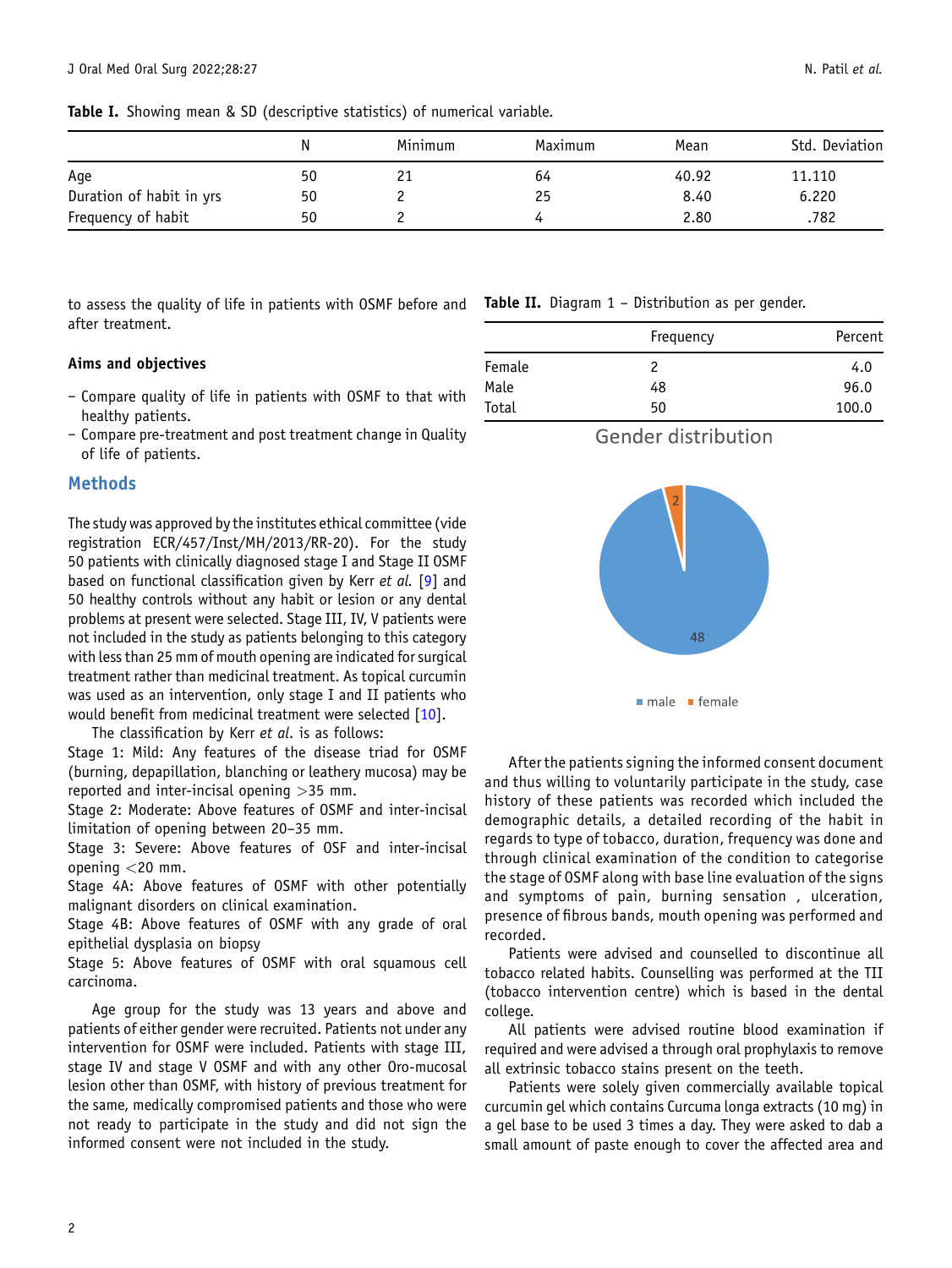<span id="page-2-0"></span>

|              | Frequency | Percent |
|--------------|-----------|---------|
| Gutkha       | 21        | 42.0    |
| Gutkha, paan | 2         | 4.0     |
| Mawa         | 4         | 8.0     |
| Mishri       | 7         | 14.0    |
| Paan         | 4         | 8.0     |
| Paan, gutkha | 2         | 4.0     |
| Paan, supari | 4         | 8.0     |
| Pan masala   | 2         | 4.0     |
| Supari       | 4         | 8.0     |
| Total        | 50        | 100.0   |

# Distribution as per type of habit



■ Gutkha ■ Gutkha, paan ■ mawa ■ Mishri ■ Paan ■ Paan Gutkha ■ Paan supari ■ Pan Masala ■ Supari

hold it in the oral cavity at least for 5 min and then rinse with water to clear any residue.

The participants were evaluated for the baseline quality of life using EORTC H&N -35 questionnaire which is available in English, Hindi and Marathi. The questionnaire comprises of 35 questions assessing symptoms of the patient, social function and body image/sexuality. It has seven multi-item scales that assess pain, swallowing, senses (taste and smell), speech, social eating, social contact and sexuality. There are also eleven single items. For all items and scales, high scores indicate more problems [\[11](#page-6-0)]. All patients received the treatment for 3 months and were called for follow up at 1 month, 2 months and 3 months' interval and at the last follow up visit the quality of the life was re assessed. All data were entered into a computer by giving coding system, proofed for entry errors. Data obtained was compiled on a MS Office Excel Sheet (v 2019, Microsoft Redmond Campus, Redmond,

Washington, United States). Data was subjected to statistical analysis using Statistical package for social sciences (SPSS v 26.0, IBM). Descriptive statistics like frequencies and percentage for categorical data, Mean & SD for numerical data has been depicted. Intra group comparison was done using paired  $t$  test (up to 2 observations). Comparison of frequencies of categories of variables within the group was done using chi square test. For all the statistical tests,  $p < 0.05$  was considered to be statistically significant, keeping  $\alpha$  error at 5% and  $\beta$  error at 20%, thus giving a power to the study as 80%.

#### Results

#### Demographic characteristics

In the present study the age of the patients ranged from 21 to 64 years with a mean age of 40.92. The duration of the habit of eating any form of betel nut ranged from 2 years to 25 years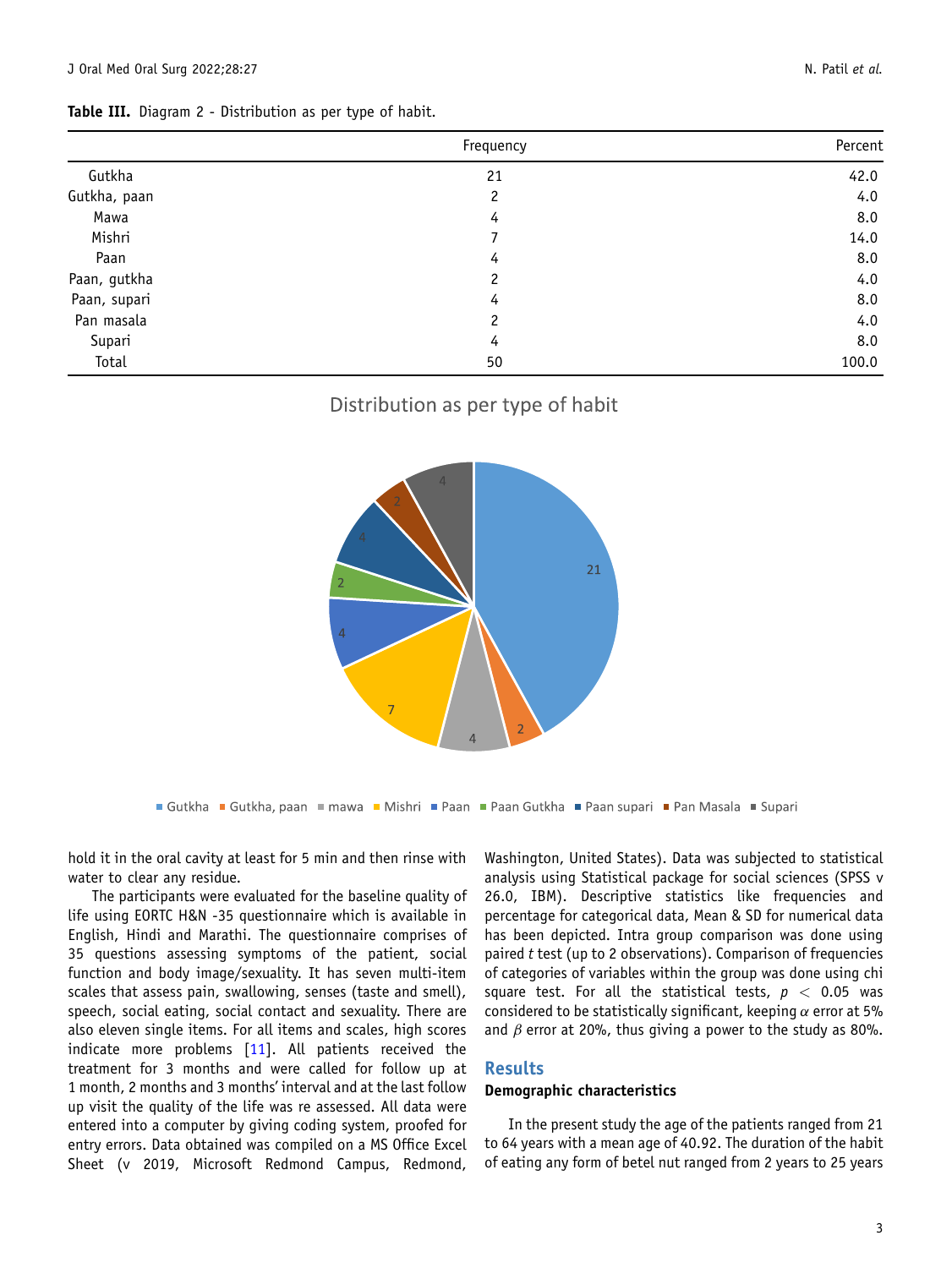| Years | Frequency     | Percent |
|-------|---------------|---------|
| 2     | 5             | 10.0    |
|       | 4             | 8.0     |
| 4     | 8             | 16.0    |
| 5     | 10            | 20.0    |
|       | 2             | 4.0     |
| 10    | g             | 18.0    |
| 11    | $\mathcal{P}$ | 4.0     |
| 15    | 4             | 8.0     |
| 20    | 4             | 8.0     |
| 25    | 2             | 4.0     |
| Total | 50            | 100.0   |

Table IV. Diagram 3 - Distribution as per duration of the habit in years.

# Distribution as per duration of habit in years



with a mean duration of 8.40 and frequency of the habit was 2 to 4 times a day with a mean of 2.80. Of the total participants 96% (48) were males and 4% (2) were females. Chewing Gutkha was the most common habit amongst the participants with 42% of the participants using it while mishri (7%) was the next most common habit ([Tabs. I](#page-1-0)–[V\)](#page-4-0).

#### Pre and post treatment comparison on ECRTC questionnaire

The EORTC Questionnaire consists of seven multi item scales and 11 single item scales. The questionnaire was presented to the patients after taking their informed consent at baseline and after 3 months' post treatment. For the multi item scales namely, pain, swallowing, sense of taste, speech, social eating and social contact, comparison at baseline between the OSMF group and healthy patients showed negative impact on patients with OSMF [\(Tab. II](#page-1-0)). As regards to the single item

scales excluding the difference in mouth opening which was significantly affected in the OSMF group all other single items namely dry mouth, sticky saliva, coughing, sexuality, felt ill, nutritional supplements, weight issues showed non-significant difference ([Tab. III](#page-2-0)).

At the end of 3 months post treatment there was significant decrease in the symptoms of pain, swallowing, sense of taste, speech issues, social eating and social contact and also in mouth opening which also became better post treatment. The statistically highly significant difference seen for values between the time intervals ( $p < 0.01$ ) for all the variables in the multi item scale with higher values before treatment as compared to after, and for mouth opening from the single item scale suggests that post treatment the patient reported with lower scores pointing out lesser symptoms and hence better quality of life (Tab. IV).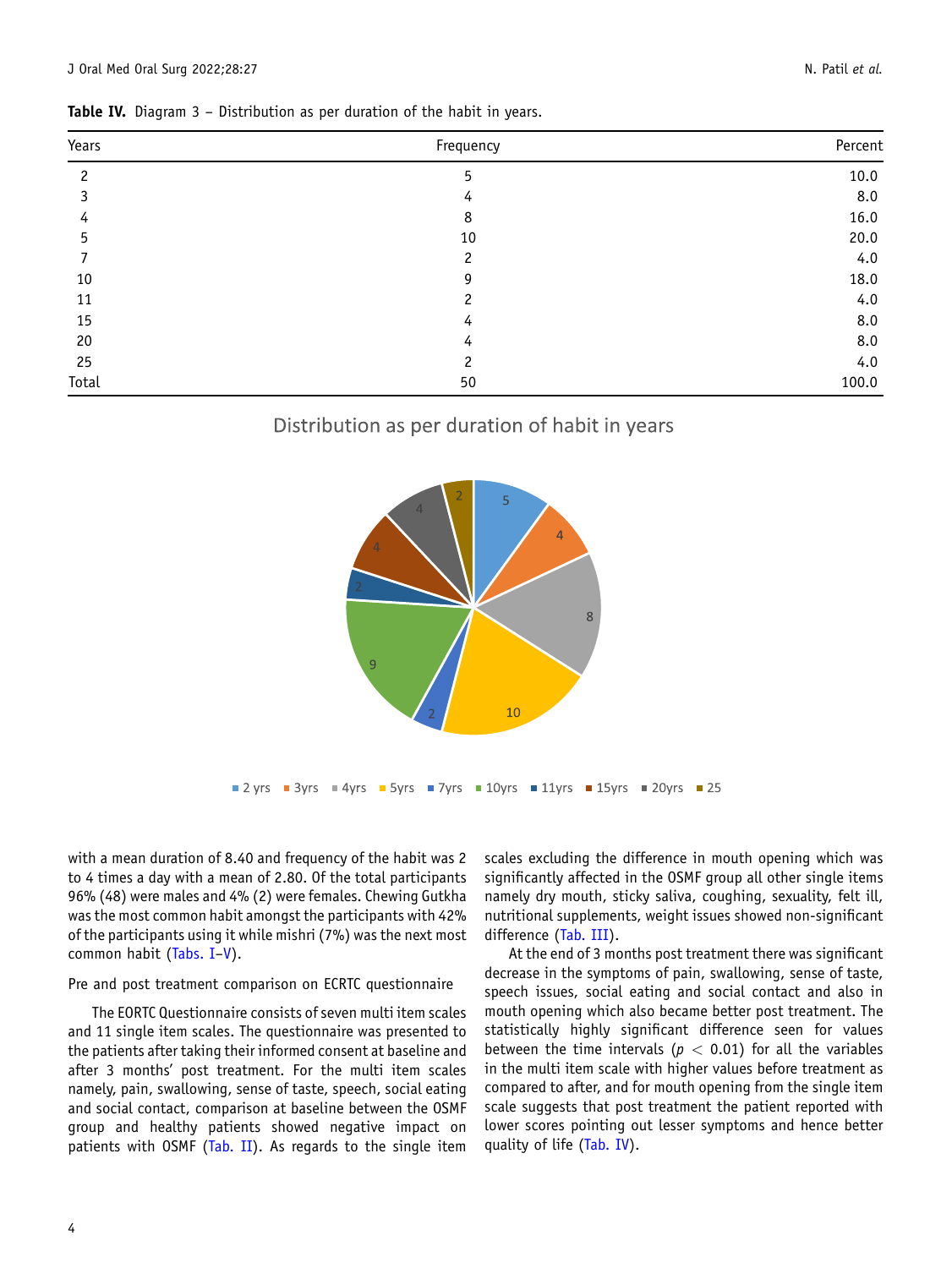<span id="page-4-0"></span>

|       | Frequency | Percent |
|-------|-----------|---------|
|       | 21        | 42.0    |
|       | 18        | 36.0    |
| 4     | 11        | 22.0    |
| Total | 50        | 100.0   |

# Distribution as per frequency of Habit per day



Also post treatment the OSMF group showed statistically highly significant difference in pain in teeth, feeling of illness and dry mouth and sticky saliva with lesser score post treatment indicating lesser symptoms and thus better oral functions. There was a statistically non-significant difference seen for the frequencies between the time intervals ( $p > 0.05$ ) for sexuality related problems and weight gain (Tab. V).

# **Discussion**

Oral sub mucous fibrosis is a potentially pre malignant condition of the oral cavity with a complex treatment strategy and does not show significant reverting back of symptoms by any single treatment modality. Burning sensation on eating medium to spicier food and restriction in mouth opening and the main symptoms presented by the patients but surely not the only ones. The condition affects the patients eating habits, mouth opening, mandibular and tongue movements, swallowing, speech collectively affecting the quality of life of the patient functionally and socially. The fear of malignant transformation

also affects the patients psychologically. The treatment strategy for malignant and pre malignant conditions should therefore aim at not only resolving the patient's symptoms but also restoring the quality of life of the patient which has been affected severely. According to a systematic review by Gondivkar et al. in 2017, amongst the OPMDs, QOL has been assessed most commonly in patients with Lichen planus while very few articles assessed QOL in OSMF patients [[12](#page-6-0)]. Literature shows very few studies on QOL assessment in OSMF and fewer studies where assessment of QOL has been used as a treatment outcome to assess the effectivity of the treatment strategy used.

The main objective of our study was to measure the QOL of patients with OSMF and to then assess the change in QOL before and after treatment. For the assessment of QOL we have used EORTC – QLQ-H&N35 questionnaire, and this head & neck module is meant for use among a wide range of patients with head & neck cancer. It incorporates seven multi-item scales that assess pain, swallowing, senses (taste and smell), speech, social eating, social contact and sexuality. There are also 11 single items which assess the oral functioning related to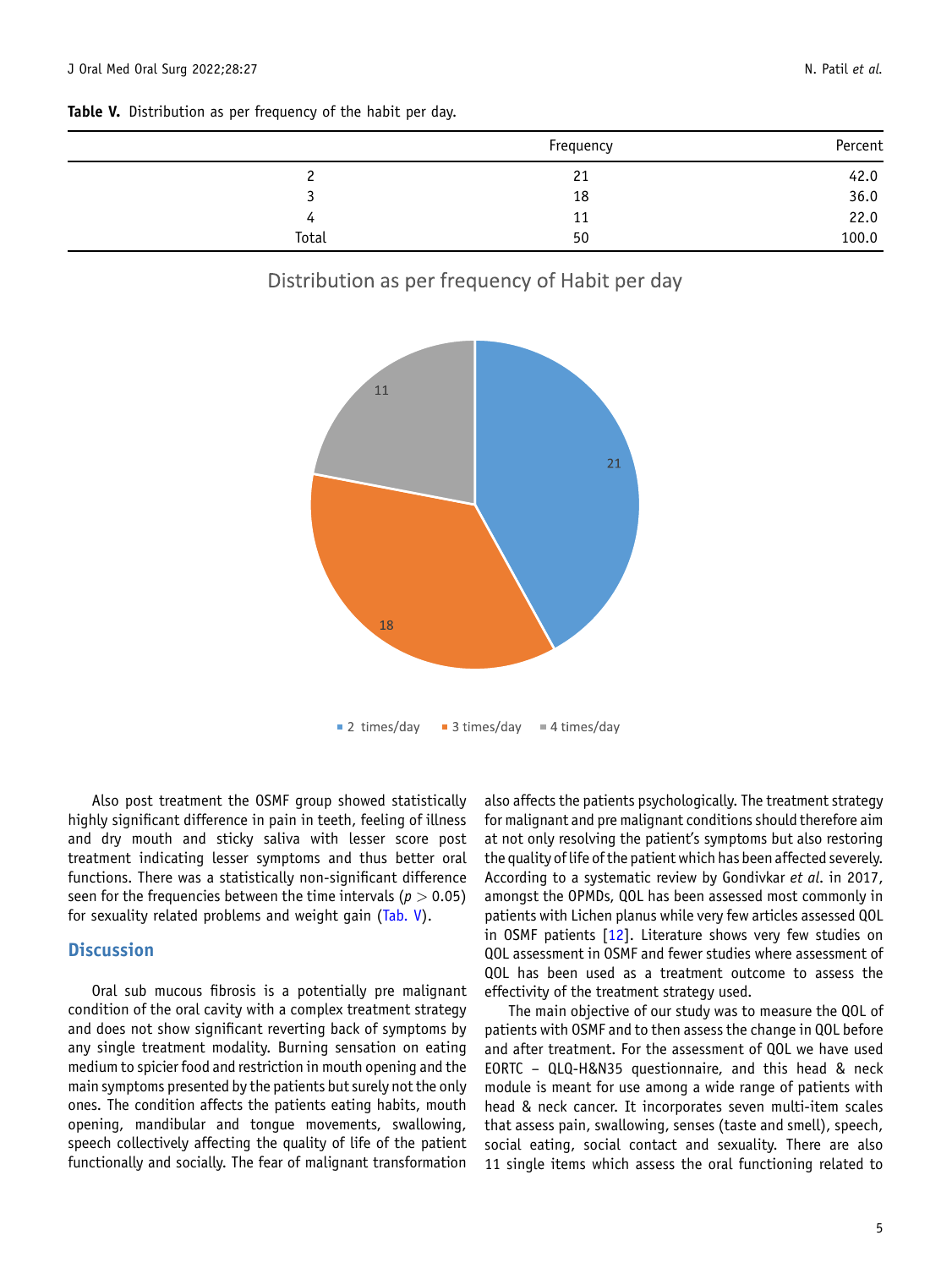<span id="page-5-0"></span>teeth, saliva, mouth opening and general physical status of the patient related to his weight change and perception of illness. A study done for assessment of QOL and performance status in patients with OSMF stated that EORTC-QLQ-35 can be effectively used in OPMDs like OSMF [\[13](#page-6-0)].

In our study, at baseline the QOL of patients with OSMF was compared to that of healthy individuals in the control group which showed how negatively patients with OSMF are affected as reflected by functional, social and psychological scales. In a cross sectional study done to assess the impact of OSMF on quality of life showed that the patients with OSMF had physical impairment and functional limitations along with being affected socially and psychologically as compared to the healthy individuals [\[14](#page-6-0)].

In the present study discussing about the multi item scales first, the base line data showed patients with OSMF significantly complained of pain, difficulty swallowing ( $p < 0.05$ ). Though the sense of smell was not affected the sense of taste was significantly compromised. Function of speech, social eating and social contact was also significantly affected ( $p < 0.05$ ). Our results are in accordance with a study which analysed the impact of OPMDs on daily life activities which showed that along with pain, burning sensation, difficulty in opening mouth and swallowing which affected the physical and functional abilities of the patient, social eating and social contact were very significantly affected as the patients discouraged both due to public embarrassment [\[15\]](#page-6-0). Substantial alterations to taste perception with sour, salt, and bitter and then to sweet in OSMF subjects was reported in a study to evaluate the gustatory functions in patients with OSMF  $[16]$  $[16]$  $[16]$ .

Though direct psychological impact has not been assessed in this questionnaire, in a study done to assess the impact of OSMF on psychological stress and as per a latest systematic review on Quality of Life in OSMF patients, conclude that OSMF has negative impact not only on social, physical but also on psychological domains thus bringing up the idea of psycho-logical counselling for patients with OSMF [[17,18](#page-6-0)]. Speech problems which are common in OSMF patients also adds to the negatively affected social life of these patients [\[15,19](#page-6-0)]. Though in the present study the sexual activity of patients in OSMF did not show any negative impact but we would recommend further studies on this aspect as other social domains being negatively affected could cause an indirect impact on the sexual life of these individuals.

Moving on to the 11 single items of the questionnaire, which assess the dental condition, mouth opening, salivary consistency and flow, history of medications and weight related issues restriction of mouth opening and dry mouth were significantly reported in patients with OSMF as compared to healthy individuals.

In the present study the post treatment analysis of both the multi item scales and the single items scales except for sexual issues and weight gain showed highly significant changes post treatment as compared to the baseline. This clearly suggests that the quality of life of patients definitely improved after treatment.

Any disease affects the patient's quality of life in some way or other. Owing to its chronicity and tendency towards malignant transformation, premalignant conditions substantially affects the individual not only functionally but also socially, psychologically, mentally and financially, all these factors being inter-related in affecting the patients' health as a whole. Though there is no universally accepted disease specific questionnaire available to assess the QOLin OSMF, EORTC-H&N-35 and similar questionnaires used in many studies have pointed out the negative effect of this condition on the QOL of these patients. The study emphasizes the use of assessing Quality of life as effect of treatment outcome for OSMF and suggests curcumin could be a promising treatment modality for patients with OSMF.

Acknowledgements. We would like to thank the patients was willingly participating in the study and to the staff of Oral Medicine and Radiology Department for their cooperation. We also thank European Organisation for research and treatment of Cancer for providing us free of the cost the questionnaire and the scoring manual.

# Conflict of interest

The authors declare that they have no conflicts of interest in relation to this article.

## Ethical approval

Ethical approval was not required.

## Informed consent:

All the participants of the study were enrolled only after they signed an informed consent form and declared their voluntary participation in the study.

## Ethical committee approval:

The study was approved by the institutes ethical committee vide registration ECR/457/Inst/MH/2013/RR-20).

## Source of funding:

This research did not receive any specific funding

#### References

- 1. Warnakulasuriya S, Johnson NW, van der Waal I. Nomenclature and classification of potentially malignant disorders of the oral mucosa. J Oral Pathol Med. 2007;36:575–580.
- 2. Pindborg JJ, Sirsat SM. Oral submucous fibrosis. Oral Surg Oral Med Oral Pathol 1966;22:764–779.